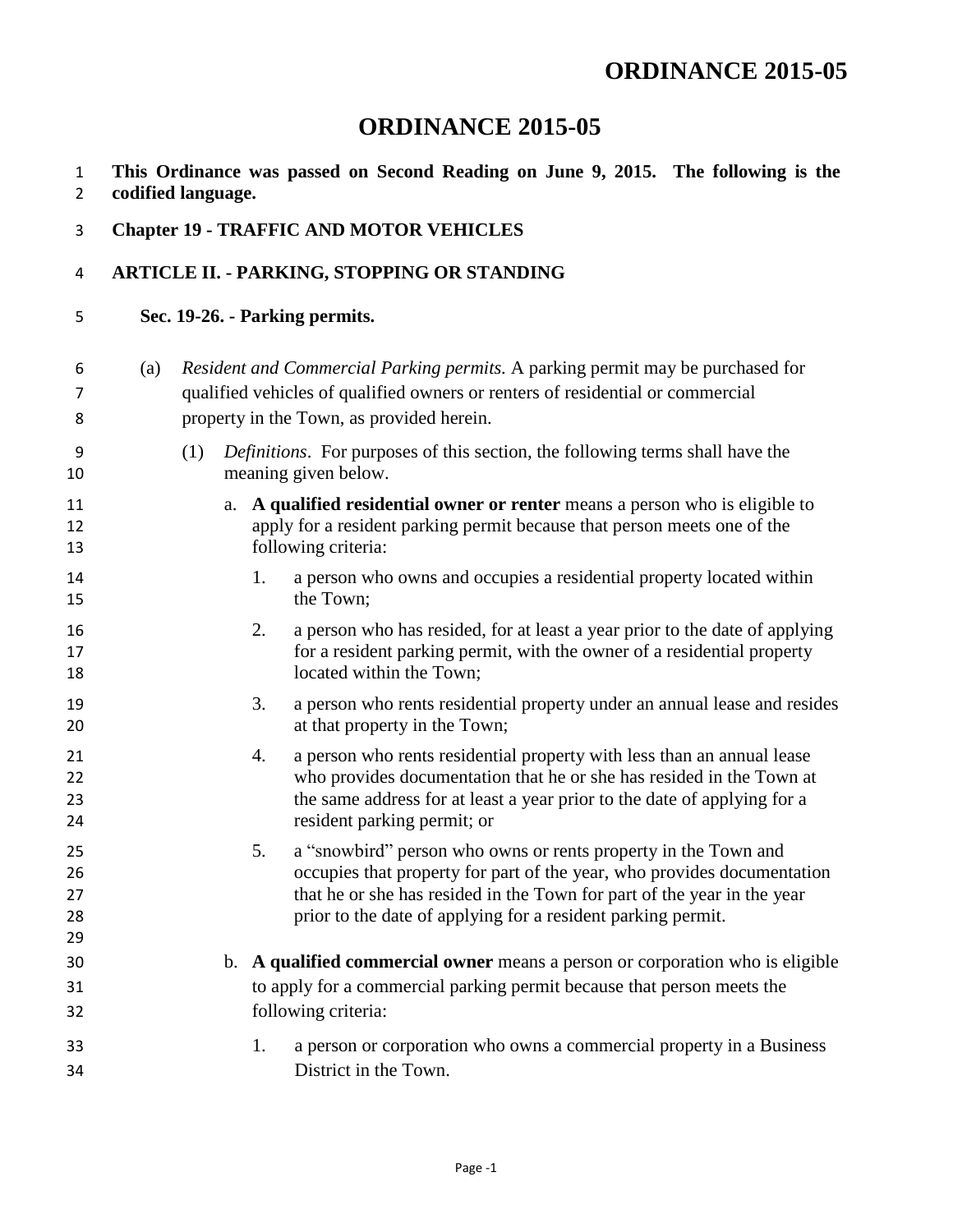## **ORDINANCE 2015-05**

| 35<br>36                                     |     | c. A qualified vehicle means a vehicle that is eligible for display of a resident or<br>commercial parking permit because it meets one of the following criteria:                                                                                                                                                                                                                                                                                                                                                       |
|----------------------------------------------|-----|-------------------------------------------------------------------------------------------------------------------------------------------------------------------------------------------------------------------------------------------------------------------------------------------------------------------------------------------------------------------------------------------------------------------------------------------------------------------------------------------------------------------------|
| 37<br>38<br>39                               |     | a vehicle that is owned or leased by a qualified residential owner or<br><u>1.</u><br>renter and is registered at the address used to qualify for a residential<br>parking permit;                                                                                                                                                                                                                                                                                                                                      |
| 40                                           |     | a vehicle that is owned or leased by a qualified commercial owner;<br>2.                                                                                                                                                                                                                                                                                                                                                                                                                                                |
| 41<br>42                                     |     | 3.<br>a company vehicle that is provided for the full-time use of the qualified<br>residential owner or renter or a qualified commercial owner; or                                                                                                                                                                                                                                                                                                                                                                      |
| 43<br>44<br>45                               |     | a "snowbird" vehicle that is not registered at the address but is owned by<br><u>4.</u><br>a qualified owner or renter of residential property who occupies his or<br>her residence for part of the year.                                                                                                                                                                                                                                                                                                               |
| 46                                           | (2) | Number available; user.                                                                                                                                                                                                                                                                                                                                                                                                                                                                                                 |
| 47<br>48                                     |     | a. Residential. A qualified residential owner or renter may purchase and use a<br>resident parking permit for each of his or her qualified vehicles.                                                                                                                                                                                                                                                                                                                                                                    |
| 49<br>50<br>51<br>52<br>53                   |     | b. <i>Commercial</i> . A qualified commercial owner may purchase a commercial<br>parking permit for each of his or her qualified vehicles, up to a maximum of<br>two permits. A commercial parking permit may only be used by an<br>individual who is a qualified commercial owner, or by an officer of the<br>corporation, if the corporation is a qualified commercial owner.                                                                                                                                         |
| 54<br>55                                     | (3) | Display. A parking permit shall be affixed to and displayed at the bottom left of<br>the front window (driver's side) of the qualified vehicle.                                                                                                                                                                                                                                                                                                                                                                         |
| 56                                           | (4) | Use and meter payment.                                                                                                                                                                                                                                                                                                                                                                                                                                                                                                  |
| 57<br>58<br>59<br>60<br>61<br>62<br>63<br>64 |     | Paid Metered Parking. If the driver of a vehicle displaying a resident<br>a.<br>parking permit pays the regular meter charge for a metered parking space,<br>such parking shall not be restricted in any way by the resident parking<br>permit program.<br>b.<br>Unpaid Metered Parking. A resident or commercial parking permit may be<br>used to park for free at any available Town meter according to the rules and<br>procedures of that parking area, if all of the applicable following<br>requirements are met: |
| 65<br>66                                     |     | Three hour limit. Parking with a resident or commercial parking<br><u>1.</u><br>permit shall not exceed three (3) hours per day, and                                                                                                                                                                                                                                                                                                                                                                                    |
| 67<br>68<br>69                               |     | Location with resident parking permit. Parking using a resident<br>$2_{\cdot}$<br>parking permit is not allowed within 600 feet of a person's residence,<br>or within 600 feet of a resident parking permit holder's:                                                                                                                                                                                                                                                                                                   |